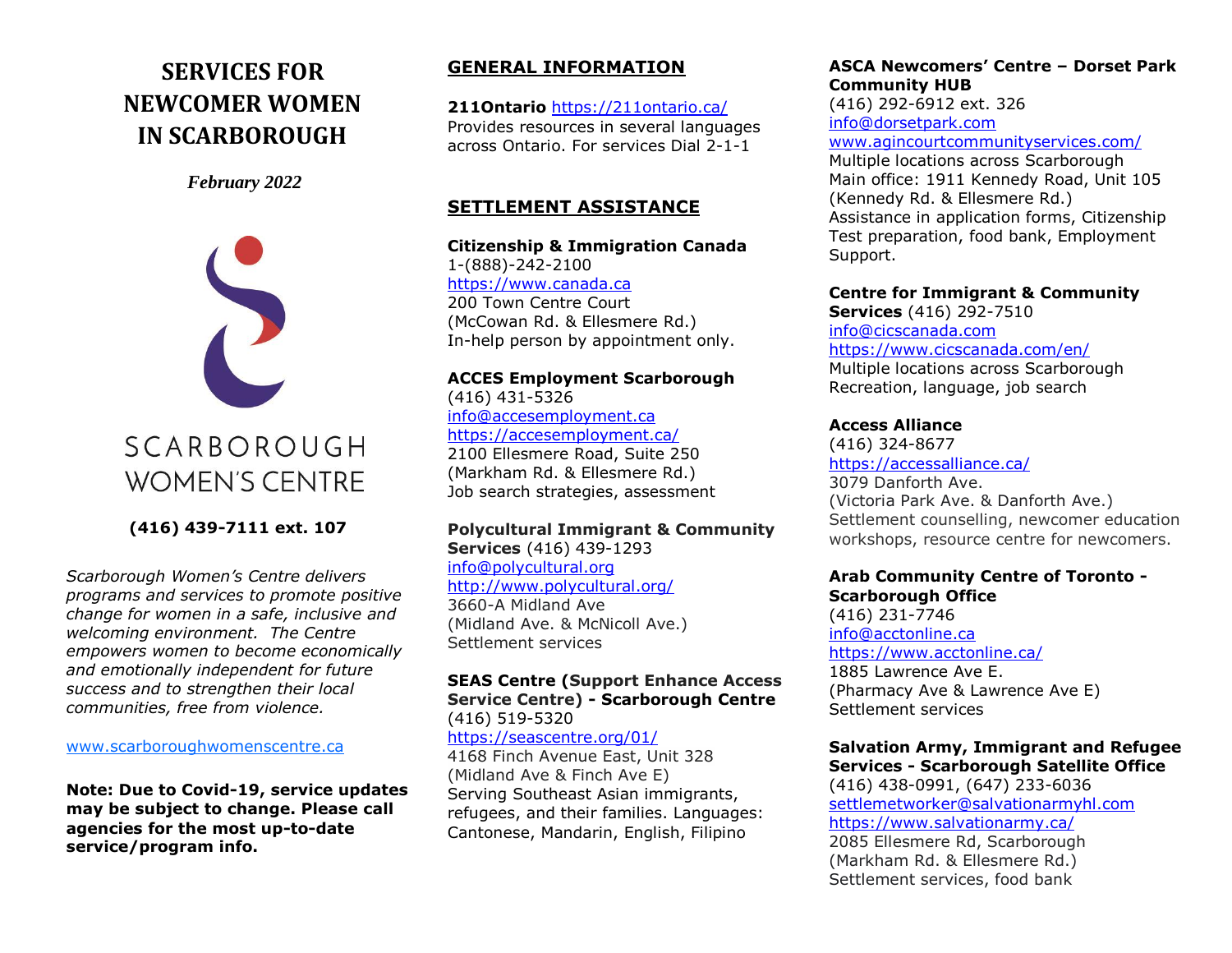## **TESOC Multicultural Settlement Services**

**/ Tamil Eelam Society of Canada** (416) 757-6043 [info@tesoc.org](mailto:info@tesoc.org) <https://tesoc.org/> 1160 Birchmount Road, Unit 1A (Birchmount Rd & Lawrence Ave E) Settlement services, English Classes, Counselling, Services for Tamil community

#### **Settlement.Org**

#### [www.settlement.org](http://www.settlement.org/)

Orientation to Ontario, community resources, and useful information

#### **YWCA Scarborough Employment**

[info@ywcatoronto.org](mailto:info@ywcatoronto.org) <https://www.ywcatoronto.org/> Two locations: (416) 264-5788 2425 Eglinton Ave East, Suite 303 (Kennedy Rd. & Eglinton Ave. E) (416) 269-0090 3090 Kingston Rd, Scarborough (McCowan Rd. & Kingston Rd.) Workshops, trainings, mock interviews

### **COUNSELLING SERVICES**

#### **Scarborough Women's Centre**

(416) 439-7111 ext. 107 [outreach@scarboroughwomenscentre.ca](mailto:ed@scarboroughwomenscentre.ca) [www.scarboroughwomenscentre.ca/](https://www.scarboroughwomenscentre.ca/) 2100 Ellesmere Road, Suite 245 (Markham Rd. & Ellesmere Rd.) Free individual counselling

### **Scarborough Centre for Healthy**

**Communities** (416) 642-9445 [info@schcontario.ca](mailto:info@schcontario.ca) <https://www.schcontario.ca/> Multiple locations across Scarborough Counselling & mental health workshops

**Family Services Toronto – Victoria Park HUB** (416) 586-9777 <https://familyservicetoronto.org/> 1527 Victoria Park Avenue (Victoria Park Ave. & Eglinton Ave. E) Offers counselling in multiple languages

### **Settlement Assistance & Family Support Services**

(416) 431-4847 [reception@safss.org](mailto:reception@safss.org) <https://safss.org/>

1200 Markham Road, Suite 214 (Markham Rd. & Ellesmere Rd.) Newcomer Settlement program, Language Instruction for Newcomers, Counselling for violence against women

### **LEGAL SERVICES**

**Scarborough Community Legal Services (Markham Rd and East)** (416) 438-7182 [www.scarboroughcommunitylegal.ca/](https://www.scarboroughcommunitylegal.ca/) 695 Markham Road, Suite 9, Scarborough (Markham Rd. & Lawrence Ave. E) Basic telephone advice, appointment

#### **West Scarborough Community Legal Services (West of Markham Rd)** (416) 285-4460

<https://www.westscarboroughlegal.ca/> 2425 Eglinton Avenue, Suite 201

(Kennedy Rd. & Eglinton Ave. E) Basic telephone advice, appointment

**Legal Aid Ontario** (416) 979-1446 [info@lao.on.ca](mailto:info@lao.on.ca) [www.legalaid.on.ca](http://www.legalaid.on.ca/)

Refugee and immigration legal issues

### **EMERGENCY SERVICES**

#### **Assaulted Women's Helpline**

(416) 863-0511 [www.awhl.org](http://www.awhl.org/) Provides health and legal information 24/7 crisis line

#### **Toronto Rape Crisis Centre**

(416) 597-8808 [www.trccmwar.ca](http://www.trccmwar.ca/)  24/7 crisis line and counselling

## **Sexual Assault/Domestic Violence Care**

**Centre** (416) 495-2555

<https://www.shn.ca/sexual-assault/>

3030 Birchmount Rd, Scarborough ON (Birchmount Rd. & Finch Ave. E) Crisis intervention, emergency care and evidence collection for sexual assault 24/7 crisis line support available. Ontario Network of Sexual Assault line: 1-855-628-7238

#### **Homelessness Intervention Program**

(416) 847-4143 [HousingSupport@schcontario.ca](mailto:HousingSupport@schcontario.ca) [https://www.schcontario.ca/schc-housing](https://www.schcontario.ca/schc-housing-help-services.html)[help-services.html](https://www.schcontario.ca/schc-housing-help-services.html) 4100 Lawrence Ave East, Main Floor

(Kingston Rd & Lawrence Ave E) Individuals and families who are homeless or facing eviction

### **Mobile Crisis** (416) 495-2891

[www.shn.ca/mental-health/crisis-support/](https://www.shn.ca/mental-health/crisis-support/)

3030 Birchmount Rd, Scarborough, ON (Birchmount Rd. & Finch Ave. E) Mental health team will visit for assistance 24/7 support available

**Toronto Distress Centre**  (416) 408-4357 <https://www.dcogt.com/> 24/7 crisis line and line for social work & mental health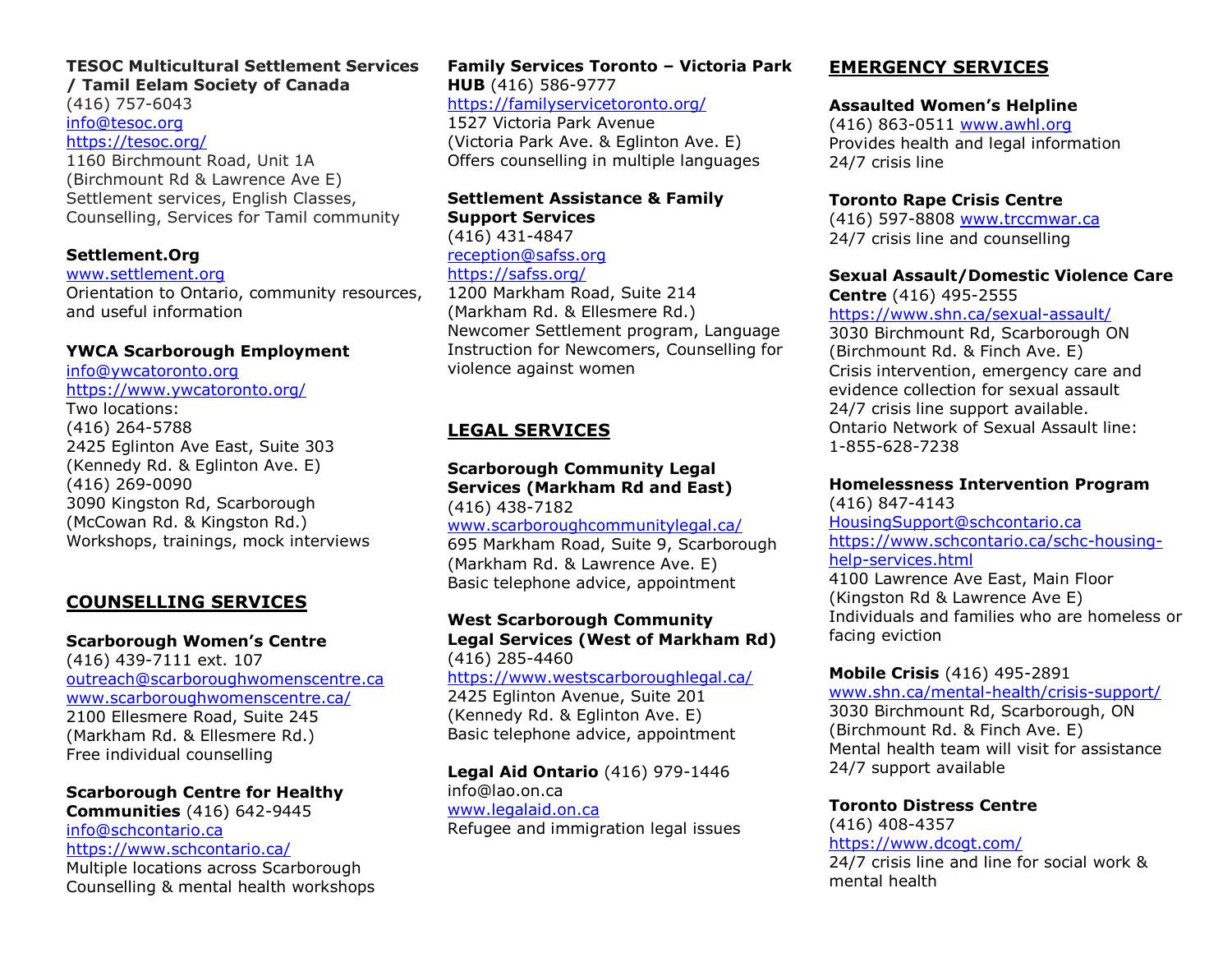### **HEALTH SERVICES & CLINICS**

#### **Canadian Centre for Refugee & Immigrant HealthCare**

(647) 267-2176 [info@healthequity.ca](mailto:info@healthequity.ca) <https://www.healthequity.ca/>

4158 Sheppard Ave East (Midland Ave. & Sheppard Ave. E) Providing medical treatment and assistance

#### **Refugee HealthLine** 1-866-286-4770

[https://settlement.org/news/ontario/refugee](https://settlement.org/news/ontario/refugee-healthline/) [-healthline/](https://settlement.org/news/ontario/refugee-healthline/)

24/7 phone line. Toll-free, multilingual line to connect refugees to health care providers for health care and services

#### **Telehealth Ontario, Ontario Health Insurance Plan (OHIP)**

1-866-532-3161, 1-866-797-0000 <https://www.health.gov.on.ca/en/> Information about public health plan Get fast, free, general medical advice: Operating 24/7 phone line

## **AccessPoint on Danforth – Access**

**Alliance** (416) 693-8677 <https://accessalliance.ca/contact-us/>

3079 Danforth Avenue (Victoria Park Ave. & Danforth Ave.) Walk-in clinic, nutrition, screenings

#### **Scarborough Health Network**

(416) 438-2911 (General Hospital) <https://www.shn.ca/> 3050 Lawrence Avenue East (McCowan & Lawrence) Birchmount Hospital (416) 495-2400 3030 Birchmount Road (Birchmount & Finch) Centenary Hospital (416) 284-8131 2867 Ellesmere Road (Neilson & Ellesmere) 24/7 Treatment of injuries and illnesses

### **SENIOR WOMEN**

#### **St. Paul's L'Amoreaux Seniors'**

**Centre** (416) 493-3333 3333 Finch Avenue East (Warden Ave. & Finch Ave. E) Multicultural recreational programs, meals

#### **Elder Abuse Prevention Ontario**

(416) 916-6728 <http://www.eapon.ca/> 1-866-299-1011 (Senior Safety line) <https://www.awhl.org/seniors> Help available in over 200 languages

Crisis line, counselling, information and referral for seniors who have experienced abuse/neglect. Senior Safety line offers 24/7 support

### **LANGUAGES & CULTURE**

#### **Canadian Language Benchmarks**

[www.clb-osa.ca](http://www.clb-osa.ca/)  Online English as a Second Language (ESL) self-assessment tool

#### **Catholic Cross-cultural Services**

[\(416\) 757-7010](tel:4167577010) <https://www.cathcrosscultural.org/> 55 Town Centre Court, Suite 401 (McCowan Rd. & Ellesmere Rd.) Multiple locations across Scarborough Free English classes, libraries, services offered in 34 languages

#### **Access Alliance Language Services**

1-888-278-8007 ext. 0 [languages@accessalliance.ca](mailto:languages@accessalliance.ca) [https://accessalliance.ca/access-alliance](https://accessalliance.ca/access-alliance-language-services/)[language-services/](https://accessalliance.ca/access-alliance-language-services/) Interpretation, translation, and more

### **CHILDREN, YOUTH, & FAMILY**

#### **Strides Toronto**

(416) 438-3697, (416) 321-5464 [contactus@stridestoronto.ca](mailto:contactus@stridestoronto.ca) <https://stridestoronto.ca/> 1200 Markham Road, Suite 313 (Markham Rd. & Ellesmere Rd.) Newcomer youth program, networking, counselling

#### **Malvern Family Resource Centre**

(416) 284-4184 <https://mfrc.org/> 90 Littles Road, Scarborough (Morningside Ave. & Old Finch Ave.) Family-oriented programs for new immigrants

#### **YWCA Girls and Family Centre**

(416) 266-1232 [info@ywcatoronto.org](mailto:info@ywcatoronto.org) [https://www.ywcatoronto.org/ourprograms/](https://www.ywcatoronto.org/ourprograms/girlsprograms/ywcagirlscentre) [girlsprograms/ywcagirlscentre](https://www.ywcatoronto.org/ourprograms/girlsprograms/ywcagirlscentre) 3090 Kingston Road, Suite 101 (McCowan Rd. & Kingston Rd.) Workshops on childcare and parenting

#### **City of Toronto Child Care Website**

[https://www.toronto.ca/community](https://www.toronto.ca/community-people/children-parenting/children-programs-activities/licensed-child-care/)[people/children-parenting/children](https://www.toronto.ca/community-people/children-parenting/children-programs-activities/licensed-child-care/)[programs-activities/licensed-child-care/](https://www.toronto.ca/community-people/children-parenting/children-programs-activities/licensed-child-care/) Visit the website to find licensed child care centres in your neighbourhood

### **FOOD BANKS**

#### **FoodLink**

(416) 392-6655 Telephone referral service for food banks and low-cost food programs